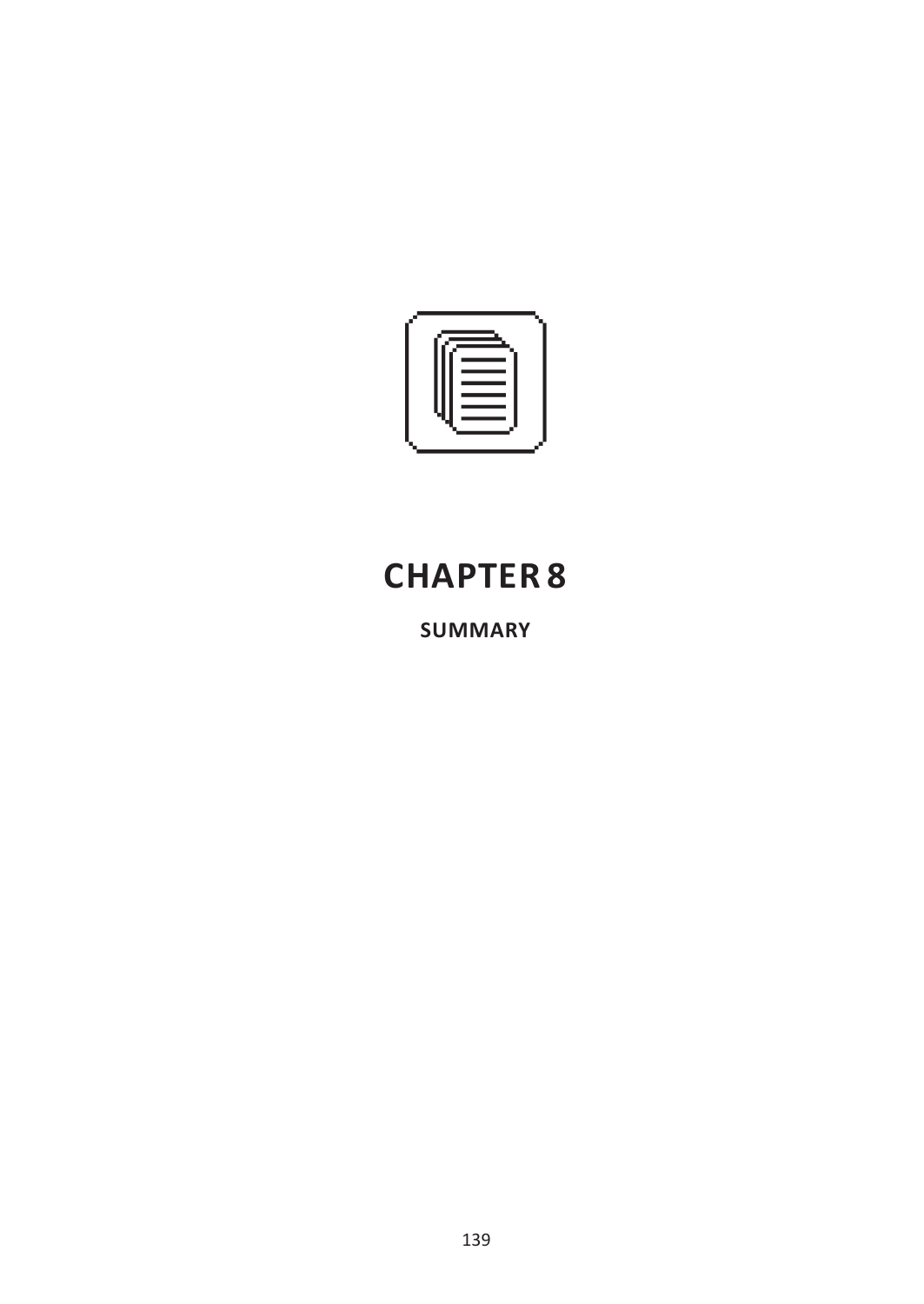## **Chapter 8. Summary**

In this thesis I applied various computational approaches to SNP and twin data to estimate the relative importance of genetic factors in a range of the complex human phenotypes and explored the shared genetic risk factors between correlated traits.

In chapter 2 the GoNL reference set was used to combine data from two Dutch childhood cohorts, NTR ( $N = 3,102$ ) and GENR ( $N = 2,826$ ), through cross-platform imputation. The estimates of SNP-heritability of childhood height were similar across GRMs, built from: 1) pre-combined and cross-platform imputed  $(h^2 = 51\%)$ , 2) cross-platform imputed and post-combined ( $h^2 = 52\%$ ) and slightly lower for 3) just combined datasets ( $h^2 = 43\%$ ). Correction for cohort resulted in  $\approx$  2% drop in the SNP-heritability estimates for each combination approach. Correction for the Dutch PCs alone resulted in ≈11% drop for imputed and combined data, suggesting that imputation against the GoNL reference did not alter similarity between individuals. The SNP-heritability estimates, corrected for both cohort and Dutch population structure in addition to age and sex, were within the range from 32% to 41%. Our results suggest that even a small number of SNPs that overlap between cohorts, allows the estimation of genetic relationships between individuals correctly. We also showed that imputation with a reference set reduces the amount of platform stratification in comparison to imputation without a reference set. Although imputation with a reference set allows for combining the datasets, genotyped on different platforms with little overlap, the cohort should be always included as a covariate.

In chapter 3 the SNP-heritability of a range of childhood behavior problems was estimated based on two Dutch cohorts, NTR and GENR. With increased sample size, we were able to detect the significant SNP-heritability for attention deficit/hyperactivity  $(h^2 = 0.37 - 0.71, SE = 0.14 - 0.22)$ , externalizing problems  $(h^2 = 0.44, SE = 0.22)$  and total problems ( $h^2 = 0.18$ , SE = 0.10), rated by mother or teacher. Application of sensitivity analyses involving the exclusion of extreme cases or phenotype quantile normalization, did not affect the statistical significance of the estimates, but resulted in decreased SNPheritability estimates. The implication of these results would be further continuation of large collaborative GWAS efforts, aiming to detect loci, influencing childhood behavior problems.

Following the results of chapter 3 and for the sake of comparison between heritability estimates, resulting from different raters' perspectives, we explored the rater shared and unique contribution to the variation of the child behavior problems in chapter 4. We estimated the heritability of maternal and paternal ratings of the child behavioral problems, based on CBCL 6-18 empirical scales, in a large Dutch cohort, comprising 12,310 twin pairs at around age 7. On average, mothers rated their children as scoring higher on problem scales compared to fathers. The parental agreement was between 0.62 and 0.74 across all scales. A large part of the heritability was shared between parents, which indicated that to a large extent, parents perceive similar behavioral problems in their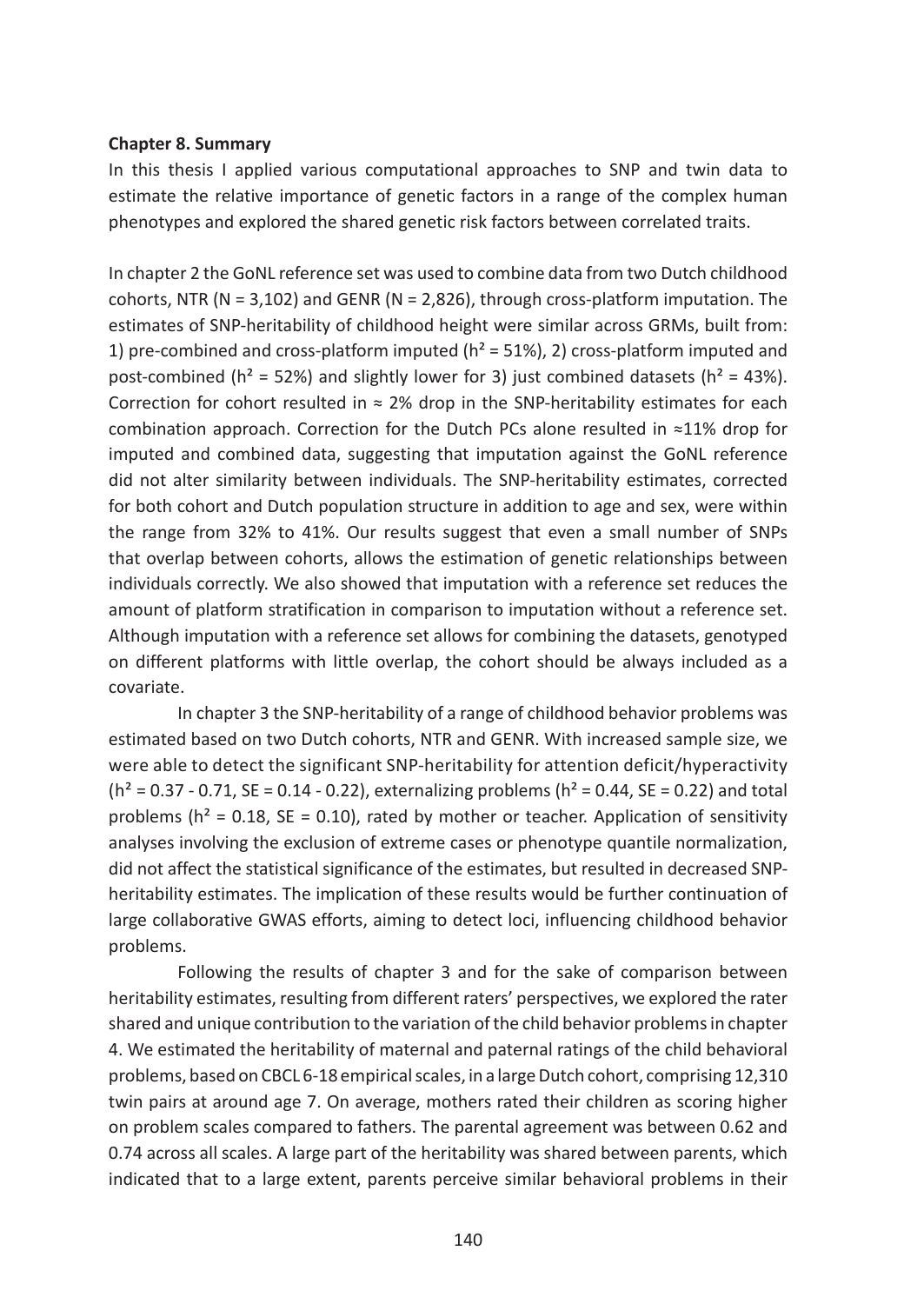children. A smaller part of the heritability was unique, indicating behavior of the child expressed in presence of one parent exclusively. Since the heritability for the behavior both parents agree upon is large, it suggests pulling paternal ratings together to increase the power in GWAS projects, while correcting for mean differences, is a valid approach. In chapter 5 the genetic correlations between Subjective Well-being (SWB) and two personality traits, Neuroticism (NEU) and Extraversion (EXT), were estimated. I employed the bivariate analysis, implemented in GCTA software, and used both distantly and closely related individuals ( $N \approx 9,000$ ) to estimate the total heritability and genetic correlation and those explained by SNPs, present on current genotyping platforms. The total heritability estimates were 32%, 37% and 42% for SWB, NEU and EXT and genetic correlation estimates were  $-.70$  (SE = .03) and .48 (SE = .03) between SWB and NEU and SWB and EXT, respectively. The SNP-heritability for SWB was 7%, 10% for NEU and 16% for EXT. The genetic correlation, based on SNPs was larger between SWB and NEU ( $r_g = -.80$ ), than between SWB and EXT ( $r_g = 0.18$ ), which was in a contrast to the observed correlation ( $r = -.43$  and  $r = .32$ , respectively). A large genetic correlation between SWB and NEU suggests that common loci between these phenotypes are likely to be detected. In contrast, despite the large observed correlation between SWB and EXT, environmental rather than genetic influences could be more pronounced in explaining the role of EXT in SWB variation.

Chapter 6 describes an application of a recently developed method (GWIS) [222] to analytically derive the results of HOMA-B and HOMA-IR meta-analysis. We evaluated the performance of the method by comparing the summary statistics of current study to the summary statistics of previous meta-analysis of HOMA-B/-IR. Sample size was increased in GWIS in comparison to previous analyses and, thus, there was a gain in power. We replicated seven loci from previous meta-analyses and detected four new loci for HOMA-B. For HOMA-IR, two loci were identified previously and three loci in the current analysis were novel. In addition, we explored the genetic correlation between HOMA-B/-IR and range of glycaemic and metabolic traits, namely FI, FG, high-density lipoprotein (HDL), low-density lipoprotein (LDL), total cholesterol (TC), triglyceride (TG), body mass index (BMI) and type-2 diabetes (T2D). We found significant genetic correlations between FI and HOMA-B/-IR ( $r_g = 0.76/0.98$ , SE = 0.05/0.005); FG and HOMA-B/-IR (r*g* = -0.38/0.49, SE = 0.12/0.07); BMI and HOMA-B/-IR (r*g* = 0.39/0.62, SE = 0.05/0.05) and T2D and HOMA-IR ( $r_g$  = 0.53, SE = 0.08). We did not find significant genetic correlations between HOMA-B/-IR and LDL/TC and between T2D and HOMA-B. Results from analysis of analytically derived HOMA-B/-IR genome-wide summary statistics, demonstrate the advantage of GWIS method over direct HOMA GWAS. GWIS allows for analytical derivation of summary statistics in partly overlapping samples and thus gain in power to detect new genetic loci when studies do not have both phenotypes measured. It also allows for the more powerful LD score regression analysis as derived summary statistics are similarly based on the larger sample size as well.